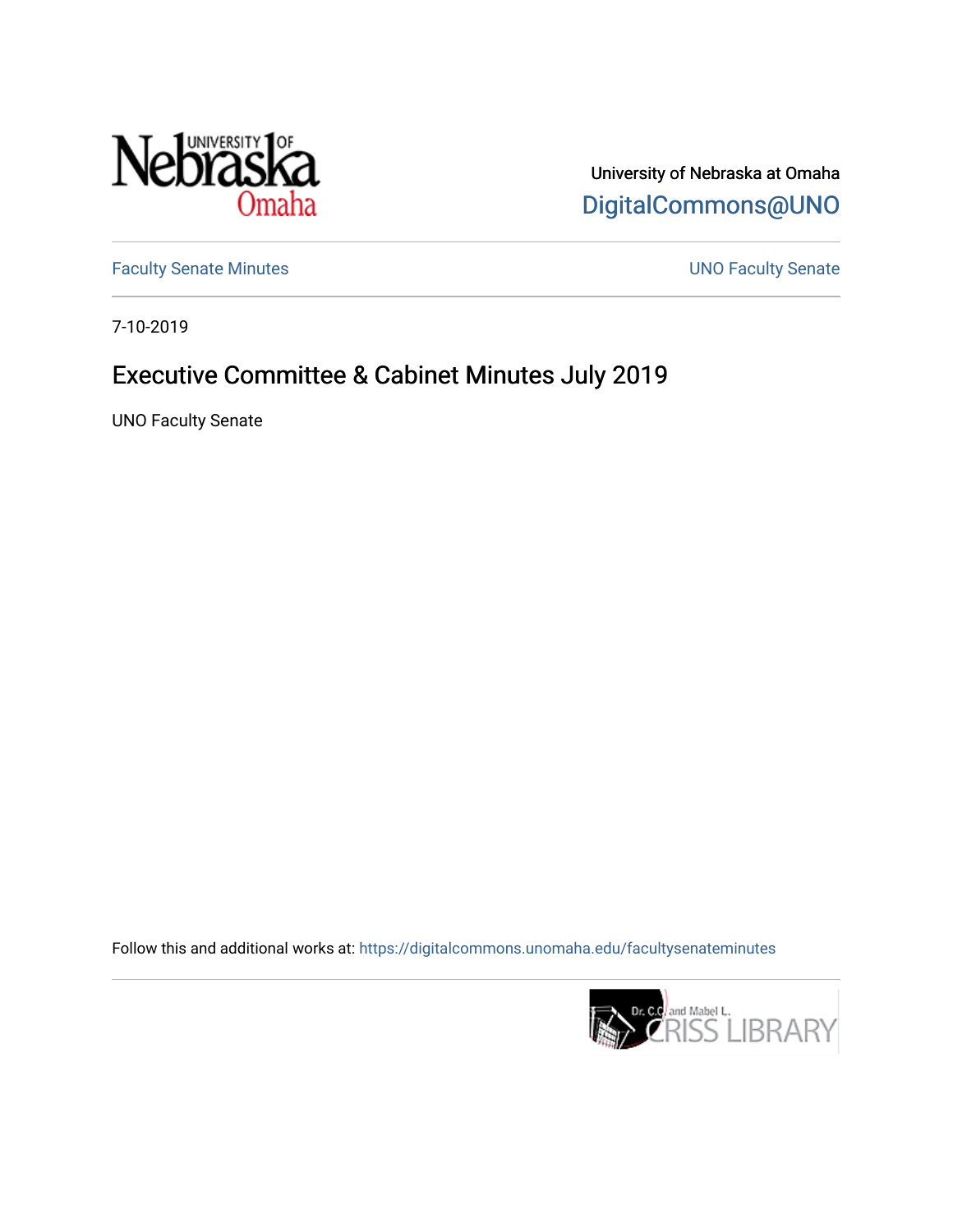

\_\_\_\_\_\_\_\_\_\_\_\_\_\_\_\_\_\_\_\_\_\_\_\_\_\_\_\_\_\_\_\_\_\_\_\_\_\_\_\_\_\_\_\_\_\_\_\_\_\_\_\_\_\_\_\_\_\_\_\_\_\_\_\_\_\_\_\_\_\_\_\_\_\_\_\_\_\_ \_\_\_\_\_\_\_\_\_\_\_\_\_\_\_\_\_\_\_\_*Wednesday, July 10, 2019, 2 p.m., MBSC 222*\_\_\_\_\_\_\_\_\_\_\_\_\_\_\_\_\_\_\_\_\_

\_\_\_\_\_\_\_\_\_\_\_\_\_\_\_\_\_\_\_\_\_\_\_\_\_\_\_\_\_\_\_\_\_\_\_\_\_\_\_\_\_\_\_\_\_\_\_\_\_\_\_\_\_\_\_\_\_\_\_\_\_\_\_\_\_\_\_\_\_\_\_\_\_

**Members Present:** Davidson, Hale, Huq, Ostler, Schoenbeck, Surface, Woody

**Members Excused:** Cast-Brede, Kelly, Qureshi

#### **I. The meeting was called to order at 2:03 p.m. by President Hale**

#### **II. Minutes of June 5, 2019, were approved as submitted.**

#### **III. Officers' Reports**

**A. President's Report:** President Hale

Dear Colleagues,

I hope that summer is treating you well. Summer always seems to be a time of rest and relaxation, but every year I'm reminded that in reality it is a busy time of the year; when we finally start to catch up on the tasks we didn't have enough time to finish during the academic year. Hopefully, you've had a bit of the former amidst the latter.

This summer has been busy, so far, in terms of faculty governance. I wanted to take this midsummer opportunity to bring you all up-to-date with the news and activities that faculty senate is aware of and engaged in, representatively, on your behalf.

#### **News and On-going Areas of Concern**

I'll start with good news. Thanks to the leadership of the prior Faculty Senate President, Chris Kelly, and close partnership with Chancellor Gold and others in NU Central Administration, we have finally begun to make some headway on the UMR mental health provider reimbursement problem. I am happy to report that effective June 1, 2019, UMR has substantially increased reimbursement rates to mental health providers in Nebraska. This *should* have the effect of expanding coverage for our faculty and staff, and their families. In some cases, reimbursement rates may increase by as much as 300% to providers – presenting a much better case for providers to offer in-network care.

Keeping with the healthcare theme, but moving into distressing news, the UNO Faculty Senate has been made aware of new issues arising for graduate students in regard to their premium and out-of-pocket health insurance costs. You may have heard system-wide news from President Hank Bounds regarding this issue. Initially, it was reported that outof-pocket costs for graduate students in 2019-2020 were increasing to \$7,350 (up from \$2200 this year) for individuals and \$14,700 (up from \$4,400) for families. Premiums are also increasing by 18.6%. President Bounds noted in a letter to the NU system (https://www.unomaha.edu/news/2019/06/university-rolling-back-out-of-pocket-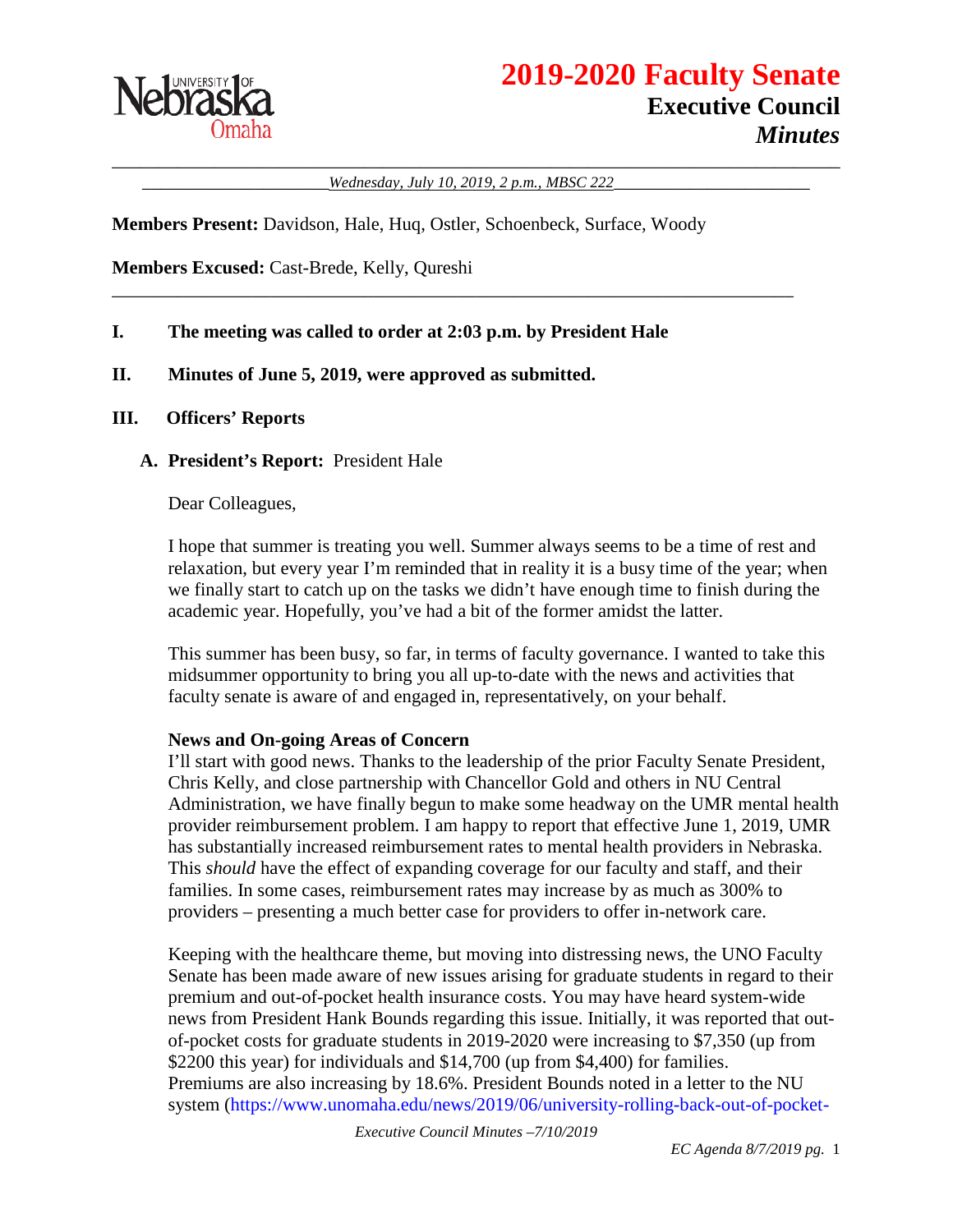increases-for-student-insurance.php) that the premiums were kept to an 18% increase and that out-of-pocket costs were covered using gap funding for this year to keep the 2019- 2020 costs to their 2018-2019 levels. We in Faculty Senate recognize that this is an important issue for our students and that affordable health care is a key component of the value proposition we make to graduate students. Rising healthcare costs are also known to affect faculty research and creative activity, as premiums constitute an increasing slice of pie in grant budgets. UNO Faculty Senate will continue to work with the NU Board of Regents and the NU Office of the President to advocate for affordable health care for our students and to emphasize the burden rising health insurance costs place on our faculty and students.

In other news, as many of you already know, Hank Bounds will be stepping down as the NU President in Fall and Dr. Susan Fritz has been newly appointed by the Board of Regents as interim President. I had an opportunity to meet with and talk to Interim President Fritz at the June 28th Board of Regents meeting in Lincoln. She made it clear that she "will not be a placeholder" in her role as Interim President. She highlighted several key issues that she intends to focus on, including renewed focus on enrollment as part of a "finish in four" campaign and further effort towards better positioning the NU system to recruit top performing students in state secondary school districts.

In my new role as Faculty Senate President, I have been listening to as many UNO Faculty as I can. Many of you have reached out to me directly to express concern about the search for our next NU system-wide president. In particular, I have heard many concerns about the search process itself. The most salient issues include a lack of clarity in what the process is, how faculty are being engaged and participating in the search process, and how we can ensure that faculty voices are heard, considered, and valued throughout the process. I'd like to share what I know in this regard.

As some of you may have heard, the Board of Regents has established a Presidential Search Advisory Committee composed of faculty, staff, administrators, and community/industry partners from around NU system. News of the announcement can be found at: [https://nebraska.edu/news-and-events/news/2019/board-of-regents-to-establish](https://nebraska.edu/news-and-events/news/2019/board-of-regents-to-establish-presidential-search-advisory-committee)[presidential-search-advisory-committee.](https://nebraska.edu/news-and-events/news/2019/board-of-regents-to-establish-presidential-search-advisory-committee)

The regents requested nominations from throughout the system and received approximately 200 nominations. From those, they selected 23 names. From UNO, Chancellor Gold, Associate Dean of CPACs Theresa Barron-McKeagney, and Student Regent Aya Yousuf were selected to be on the committee. Unfortunately, no UNO Faculty nominated by UNO-Faculty Senate were selected to be on the committee. I continue to advocate for the presence of representative faculty voices on the committee as part of NU's commitment to shared governance and I am in communication with the Board of Regents in this regard.

Overall, the process to select the new system president will proceed, according to the regents, as follows. First, they have hired a presidential search firm to identify and recruit candidate applications from around the country. As input into this process, the Board of Regents created a set of "leadership pillars" to guide candidate selection. Next, the Regents intend to conduct a series of "listening sessions" open to students, faculty, and staff, at each of the four NU campuses. UNO Faculty Senate is working with the regents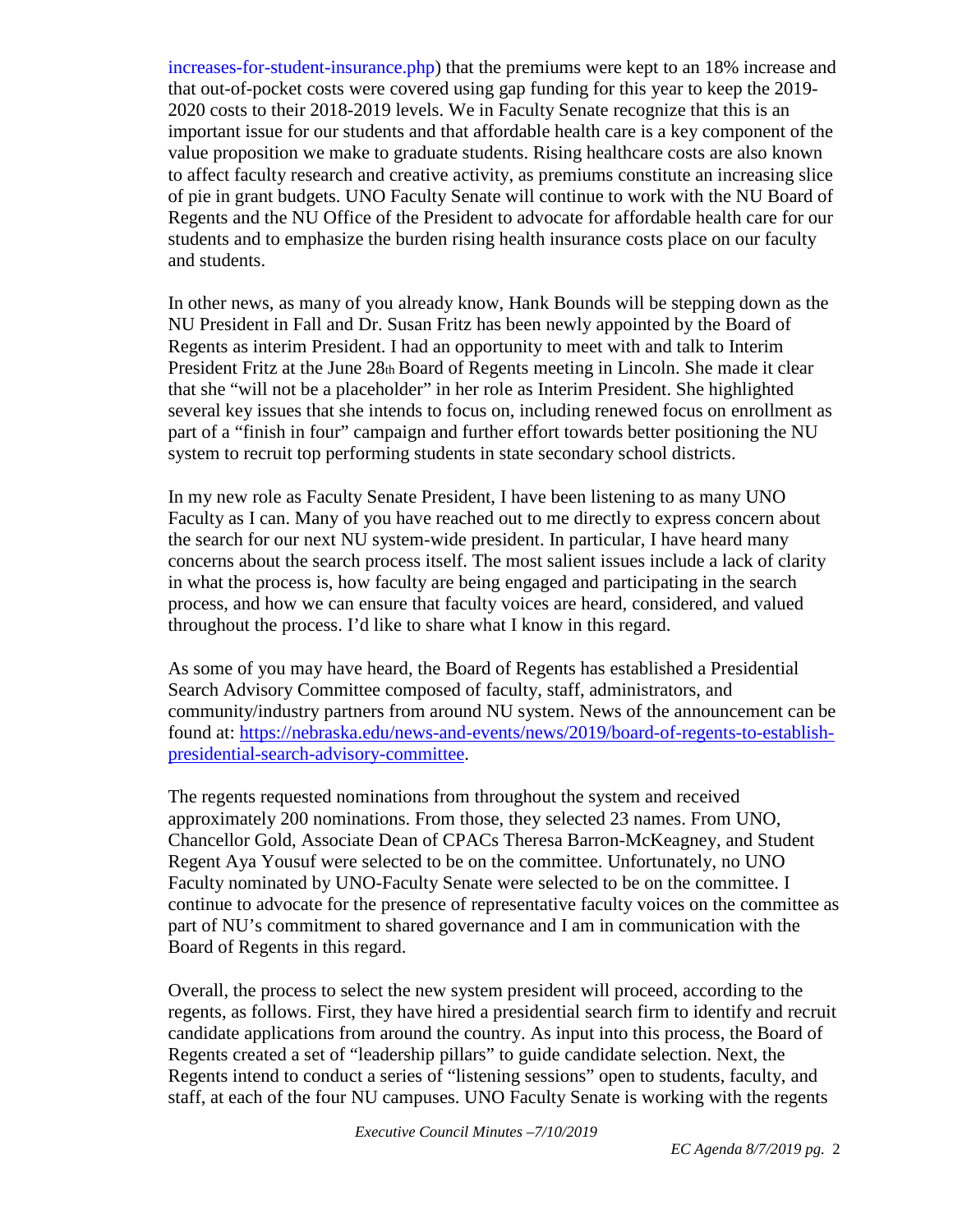to identify dates and times that would work best to engage UNO Faculty and staff. I would like to invite all of you to participate in the process and represent our campus by sharing your perspectives. UNO Faculty Senate will send out more information once dates and times are selected, but expect a listening session to be near the first or second week of the fall academic calendar.

Once the listening sessions are completed, the Presidential Search Advisory Committee will pour over candidate materials and make their recommendations, in private, to the Board of Regents. The process is closed, according to the Regents, to protect the privacy and confidentiality of candidates. They believe a closed process will generate more, and stronger, candidates for the position. Once the advisory committee makes their recommendation, the board will advance a single name forward. There will then be a 30 day vetting process of public forums around the four NU campuses before the candidate is voted on by the Board.

The UNO Faculty Senate will continue to advocate for faculty throughout this process and we invite you to take part in the conversation during the listening sessions and public forums. If you have specific feedback or thoughts and cannot make one of these events, the Regents have established an email and encourage the submission of comments at presidentsearch@nebraska.edu.

#### **Faculty Senate Areas of Focus**

Finally, I want to highlight several initiatives that Faculty Senate is working on.

First, we have heard many concerns about web hosting for faculty and department web pages. We have worked with Jaci Lindberg (Director of Digital Learning), BJ Reed (outgoing Senior Vice Chancellor for Academic Affairs), Jason Buzzell (Director Digital Communications), and Bret Blackman (Vice President for IT and CIO) to identify a solution that proposes to bring-back faculty and departmental web pages through a managed

## hosting provider called Reclaim (see:

https://reclaimhosting.com/). Roll-out of the new program is in process and we expect to announce dates for a pilot as soon as next month. We in Faculty Senate will continue to monitor the roll-out and ensure it is meeting faculty needs.

Second, we have revised the Faculty Senate Bylaws to improve our operational efficiency. The 2019-2020 FS will operate under the new bylaws, which are published on our website at: https://www.unomaha.edu/faculty-senate/about/bylaws.php The new bylaws aim to overhaul shared governance on campus by making it more responsive to the faculty and to ensure that large decision making processes on campus include and incorporate faculty input. Currently, not all committees on campus report to faculty senate. You are all likely aware of the "yellow sheet" we send out to all faculty each year asking faculty to volunteer for campus committees. UNO Faculty senate matches faculty up with committees on campus. Many of those campus committees are not directly under faculty senates purview. Instead, they make decisions that ultimately may be ensconced in UNO Campus policy or implementation (e.g. selecting Canvas as a learning management software, dictating the parameters of travel policy, or implementing dual factor authentication for campus systems). Our new bylaws provide better processes for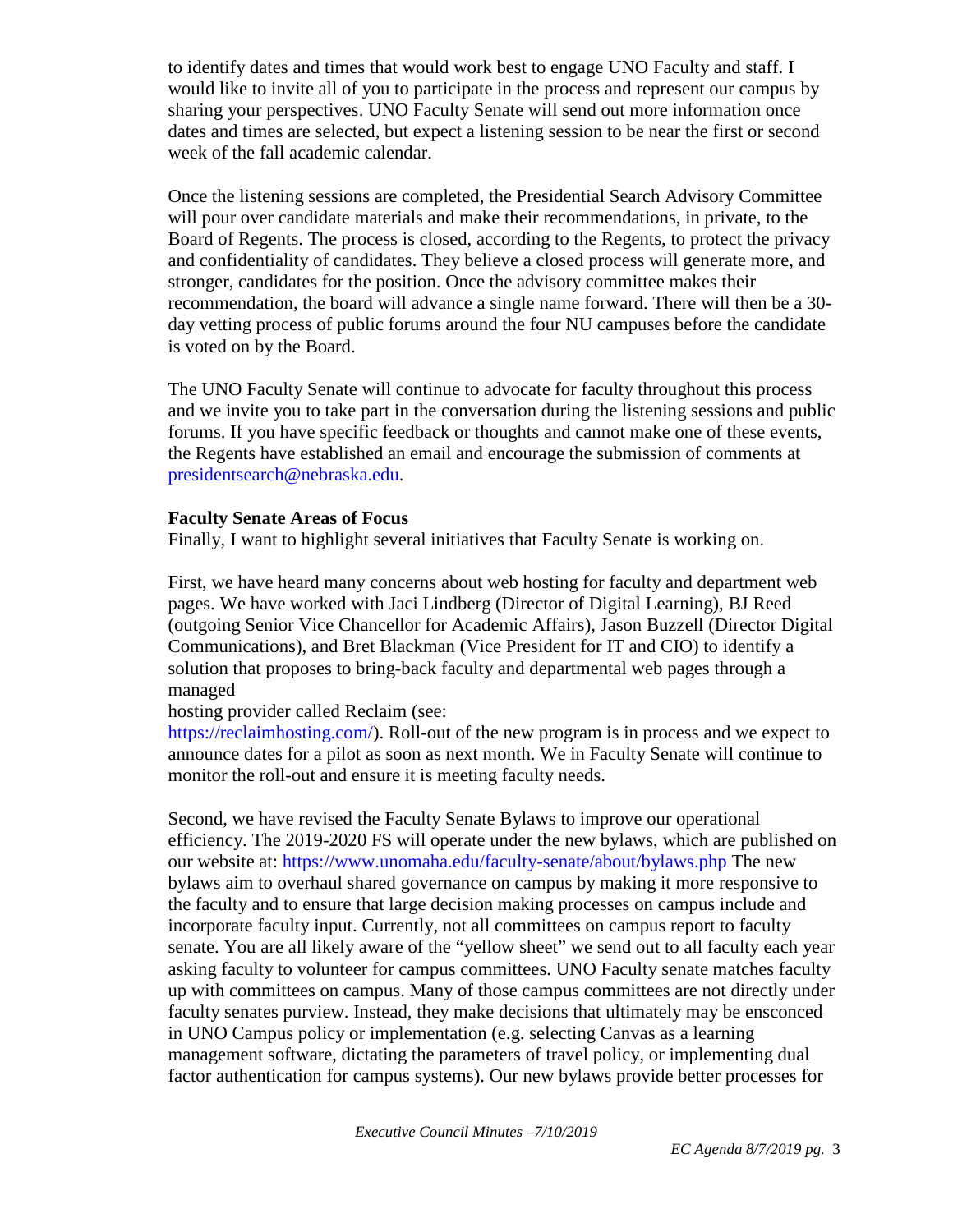UNO Faculty Senate to act as a liaison to campus committees so that large decisions affecting the entire campus are not made without our consultation.

Third, I have received some initial feedback about the AEPHIS pilot program. Some faculty are concerned that a potential move to a system other than Digital Measures might put undue burden on untenured faculty, as they may be asked to re-enter RPT information or that their RPT workflows might be disrupted. Faculty Senate will continue to work with Dr. Candice Batton (Assistant Vice Chancellor for Academic Affairs) to ensure faculty feedback about the pilot is being heard. I would invite all of you to share your thoughts with me and/or Candice.

Finally, Faculty Senate will be conducting several targeted discussions at our fall retreat. Speakers include Chancellor Gold, newly appointed Senior Vice Chancellor Sacha Kopp, and Vice President for IT and CIO Bret Blackman. These discussions offer UNO faculty and Faculty Senate an opportunity to learn about, and question, upcoming strategic initiatives and directions. I would like to invite faculty to be a part of these discussions. Our retreat will take place on August 21st from 8:30 to 4:30. We will release an agenda with discussion times closer to that date on our website and by email.

Since this is my first report/newsletter of this kind, I would just like to say that it is an honor to represent you and I am committed to making sure that faculty voices are heard. If you have any issue that you want Faculty Senate to be aware of or to investigate further, please do not hesitate to contact me personally at mlhale@unomaha.edu. I look forward to a great year!

Best Wishes, Matt Hale, UNO Faculty Senate President 2019-2020

## **B. Secretary/Treasurer Report:** Senator Davidson

**a. EO&A:** Wednesday, June 19, 2019 – This meeting was not held. Nothing to report.

| (Action Pending and Current Resolutions) |               |       |              |                 |                 |                              |
|------------------------------------------|---------------|-------|--------------|-----------------|-----------------|------------------------------|
| Res.                                     | Date          | Title | <b>Admin</b> | <b>Sent for</b> | Denied/         | <b>Final Action/Resolved</b> |
| #                                        | <b>Senate</b> |       | Accept       | <b>Senate</b>   | Deferred/       |                              |
|                                          | <b>Passed</b> |       |              | <b>Action</b>   | In              |                              |
|                                          |               |       |              |                 | <b>Progress</b> |                              |
| <b>TO BE FOLLOWED UP</b>                 |               |       |              |                 |                 |                              |
|                                          |               |       |              |                 |                 |                              |
| <b>CARRIED FORWARD</b>                   |               |       |              |                 |                 |                              |
|                                          |               |       |              |                 |                 |                              |

## **2019-2020 Resolution Action Table**

**b. Treasurer's Report:** Senator Davidson gave the June 2019 Budget Report.

#### **III. Standing Committee Reports**

## **A. Committee on Academic and Curricular Affairs:** Senator Woody

## **PENDING:**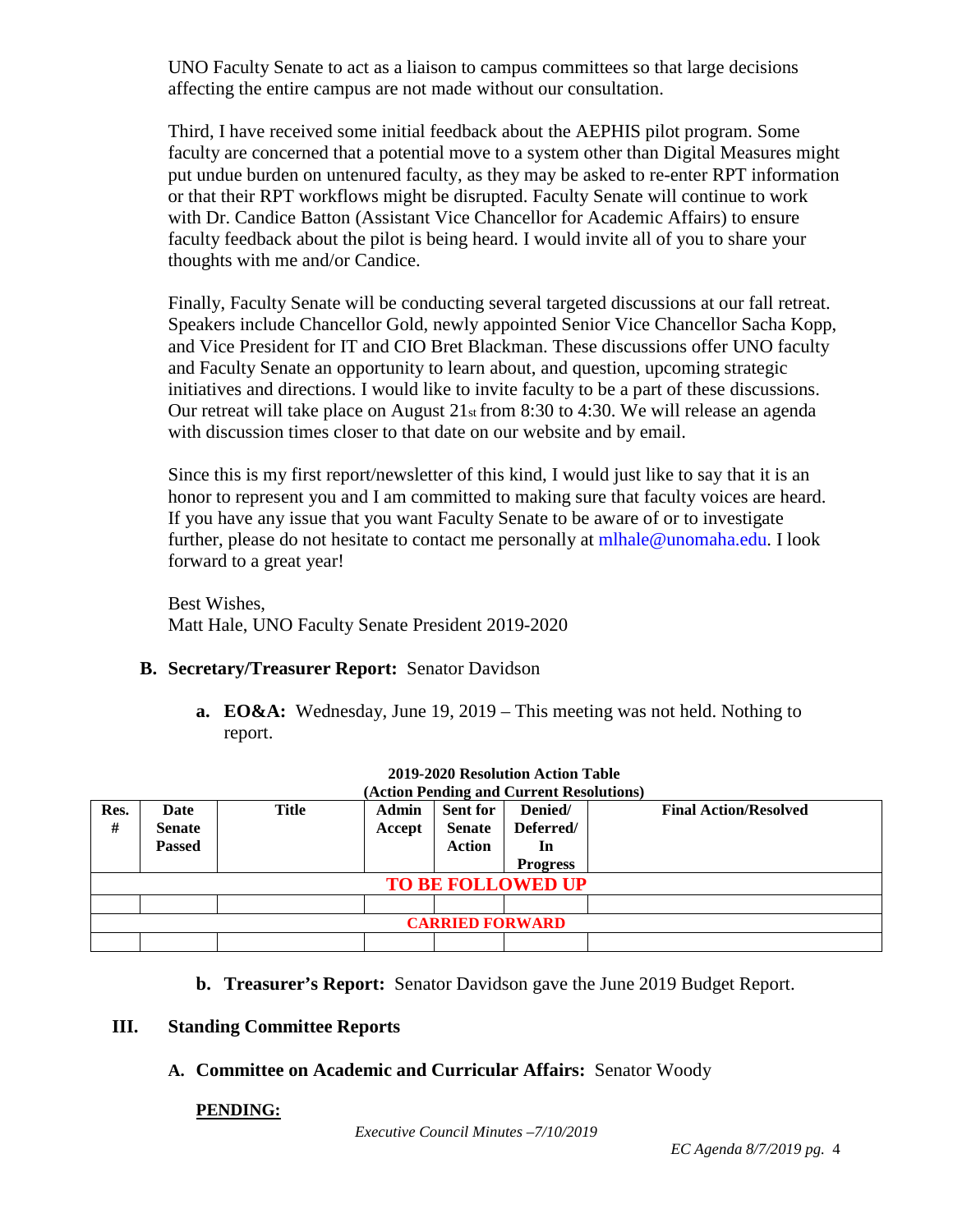- **1. Plagiarism**
- **2. Student Evaluation Responses**
- **3. Proposals that come before us seeking an endorsement:**
- **4. A policy to clearly establish the rights of students to seek accommodation around class activities (assignments, attendance and examinations) that are scheduled and conflict with important religious observations:**
- **B. Committee on Educational Resources & Services:** Senator Schoenbeck

#### **PENDING:**

**C. Committee on Faculty Personnel & Welfare:** Senator Huq

#### **PENDING:**

- 1. **Faculty/Staff Safety Processes.**
- **2. Accessibility to Classroom IT Equipment**
- **D. Committee on Goals and Directions:** Senator Ostler

#### **PENDING:**

- **1. Solar Panels at UNO**
- **E. Professional Development:** Senator Cast-Brede

#### **PENDING:**

- **1. Creation of an Easily Found List of What Retiring Faculty Need to Know for Retirement**
- **F. Committee on Committees:** Senator Qureshi

#### **PENDING:**

- **1. RESOLUTION: UCRCA (University Committee on Research & Creative Activity)**
- **2. Complete RESOLUTION: Professional Conduct Committee** *(for 9/11/19 mtg.)*
- **3. Complete RESOLUTION: Academic Freedom & Tenure Committee** *(for 9/11/19 mtg.)*
- **1. Involvement in Policies (such as IT)**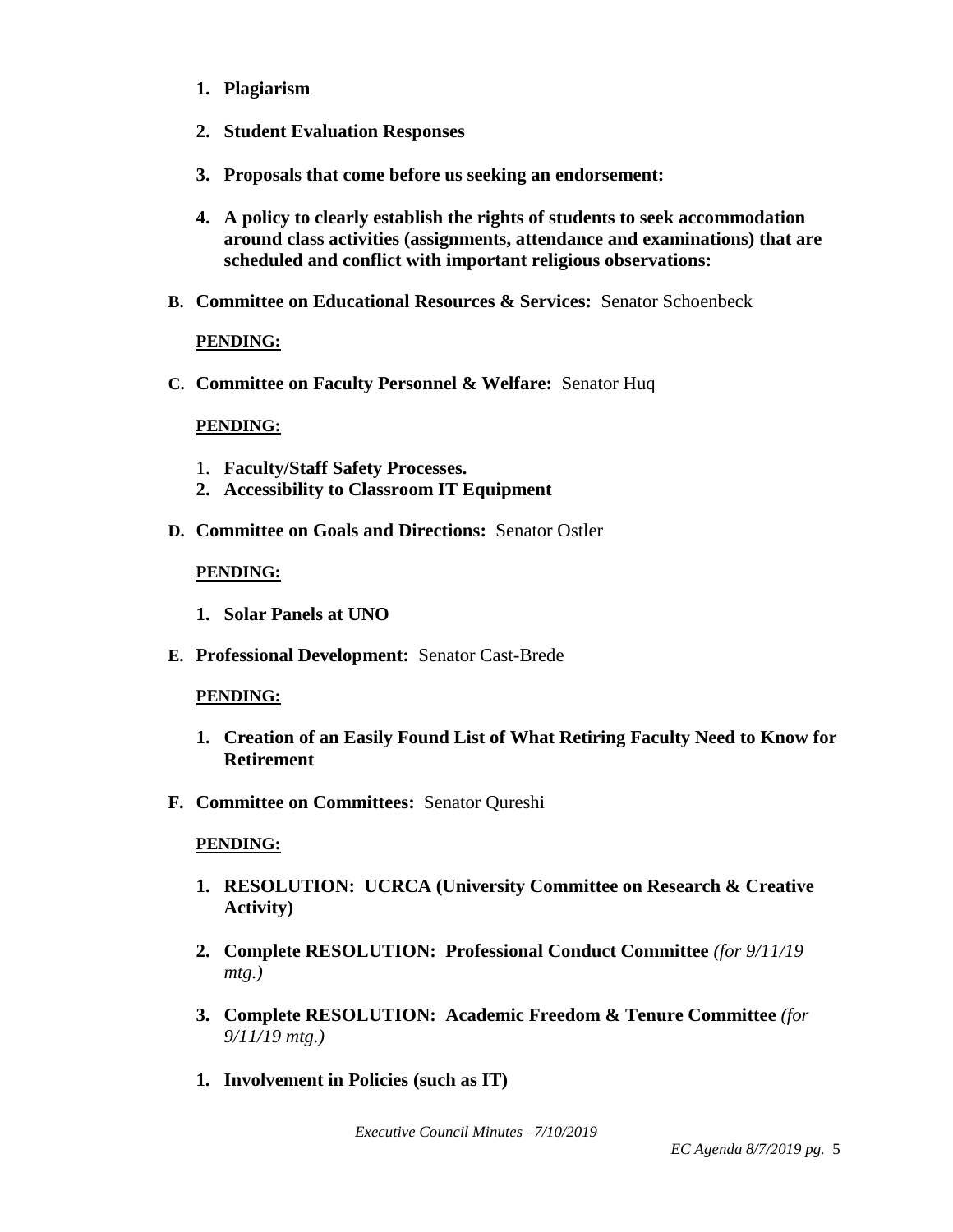**2. RESOLUTION:** Election of a Second Standing Committee Chair as Executive Officer/Appointment of the Chair of the Cabinet

## **V. Other Faculty Senate Committees**

- **A. Faculty Senate Budget Advisory Committee Report**: Prof. Hall, Maher, O'Hara
- **B. Ad hoc UNO-UNMC Faculty-to-Faculty Communication and Collaboration Committee:** Senator Kelly
- **VII. Non-Senate Committee Reports**
- **VIII. Unfinished Business**

## **IX. For the Good of the Order**

**X. New Business**

## **A. NU Presidential Search**

• Letter to the Board of Regents

Dear Chairman Clare, Vice Chairman Pillen, and members of the Board of Regents,

This letter is sent on behalf of the The University of Nebraska at Omaha Faculty Senate (UNO-FS), and more broadly, the UNO Faculty. We the Faculty of UNO wish to specifically respond to the formation of the Presidential Search Advisory Committee by expressing our concern regarding the lack of faculty representation and by entreating you to include representative UNO faculty voice(s) on the committee.

The current Presidential Search Advisory Committee includes UNO administrative perspectives, including those of Chancellor Gold, Associate Dean of CPACS Barron-McKeagney, and Board of Regent Member Barbara Weitz. It also includes the UNO student regent Aya Youseuf. All of these perspectives are important. The committee does not, however, include a single Faculty member from UNO. Faculty have expressed grave concern that they do not have a voice in this process and it is the position of the UNO-FS that without a voice on the committee, our Faculty are disenfranchised and deprived from representative shared governance.

The UNO Faculty recognize the monumental task the Board has to form a committee that is broadly representative of its various constituencies. We recognize that the Board has attempted, in its formation of the Presidential Search Advisory Committee to represent its constituents. However, we believe that by not including UNO faculty on the committee, the Board of Regents has not satisfied its commitment to shared governance as laid out in its Bylaws. The Board has specific and clear provisions in its bylaws that address the role that Faculty, in particular, have with respect to shared governance and decision-making, particularly in its role in the selection of academic-administrative personnel. Bylaw 2.12 ensconces shared governance as an operational pillar of the Board, by establishing Faculty Senate structures in its governance rules. 2.12 states: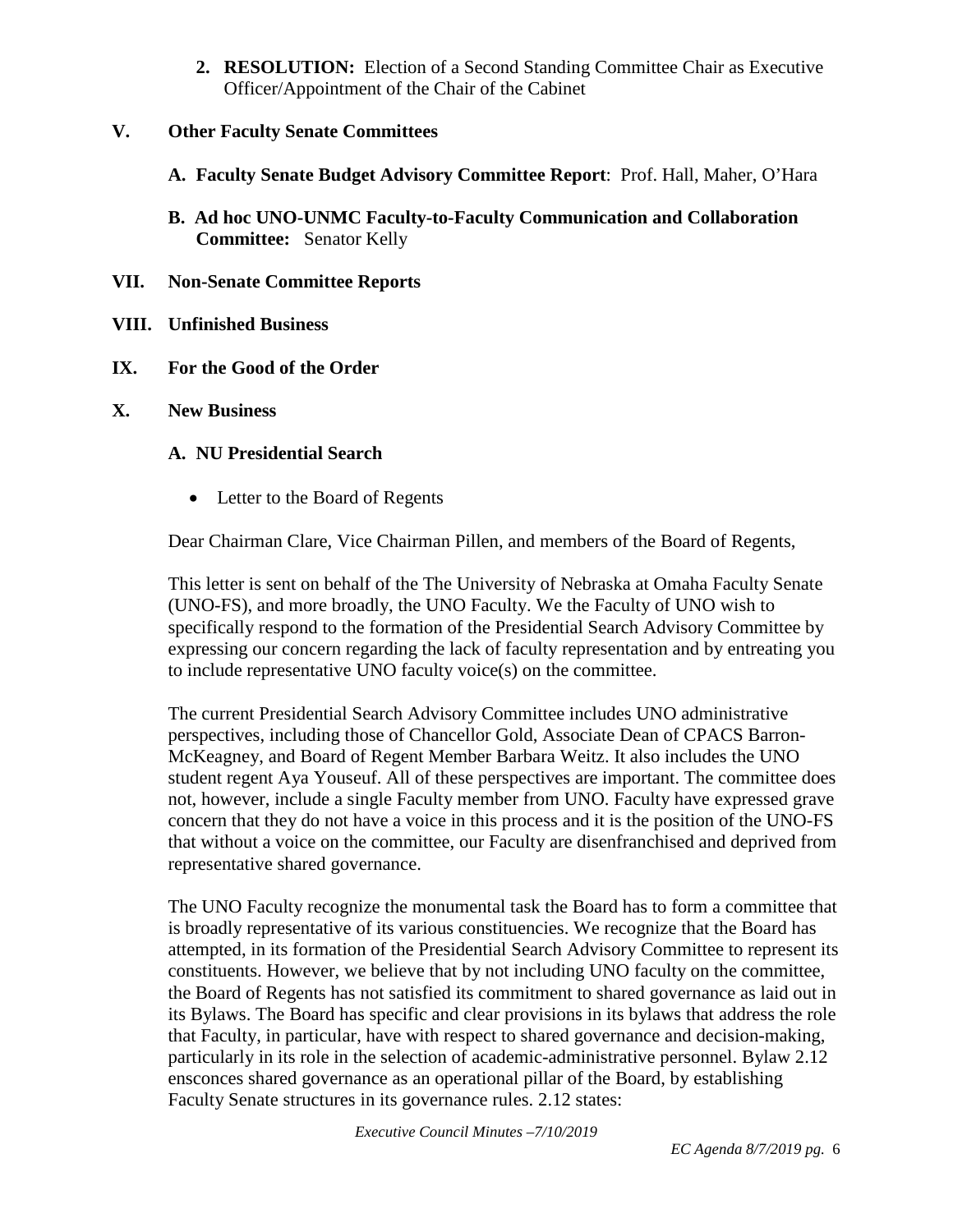The faculties of each major administrative unit shall establish a governing agency for dealing with matters of interest to more than one college. Such agencies shall be democratic in structure and operation and shall determine rules concerning membership.

A sub provision, 2.12.1 provides the responsibilities for Faculty Senates:

2.12.1 Responsibilities of Faculty Governing Agencies. Each agency shall have the following general responsibilities:

(a) Adopt its rules of procedure, in accordance with Section 1.2 of these Bylaws;

(b) Act as the official voice of the faculty of which it is composed;

(c) Act on academic matters that affect more than one college;

(d) Advise and consult with student, staff, and administrative groups on matters of general concern, which include, but are not necessarily limited to, the budget, institutional planning, library and computer operation, student academic conduct in the classroom, and the selection of academic-administrative personnel;

We the Faculty of UNO, would call the Board's attention to 2.12.1(b) and 2.12.1(d), which taken together provide a clear argument for the inclusion of faculty on the Presidential Search Advisory Committee and for such faculty to be appointed by the UNO-FS in its role as the official voice of the faculty of which it is composed. In addition to this argument from principle, the UNO-FS suggests to the board that the inclusion of representative UNO Faculty appointed by UNO-FS on the Presidential Search Advisory Committee would strengthen the Board's position on shared governance. We believe it will help to create buy-in from faculty that will lend itself towards better consensusbuilding around the eventual new president selected in the hiring process.

Sincerely,

Matthew L. Hale, PhD, UNO Faculty Senate President

On behalf of the UNO Faculty Senate

# **B. Support Services Update to Faculty Senate and SAC**

• Email from Doug Ewald

From: Doug Ewald Sent: Monday, June 24, 2019 12:41 PM To: Matt Hale; Steven Summers S Subject: Business and Finance --Support Services Update to Faculty Senate and SAC

Matt and Steve,

I am writing to make sure you are aware of a change in the Division of Business and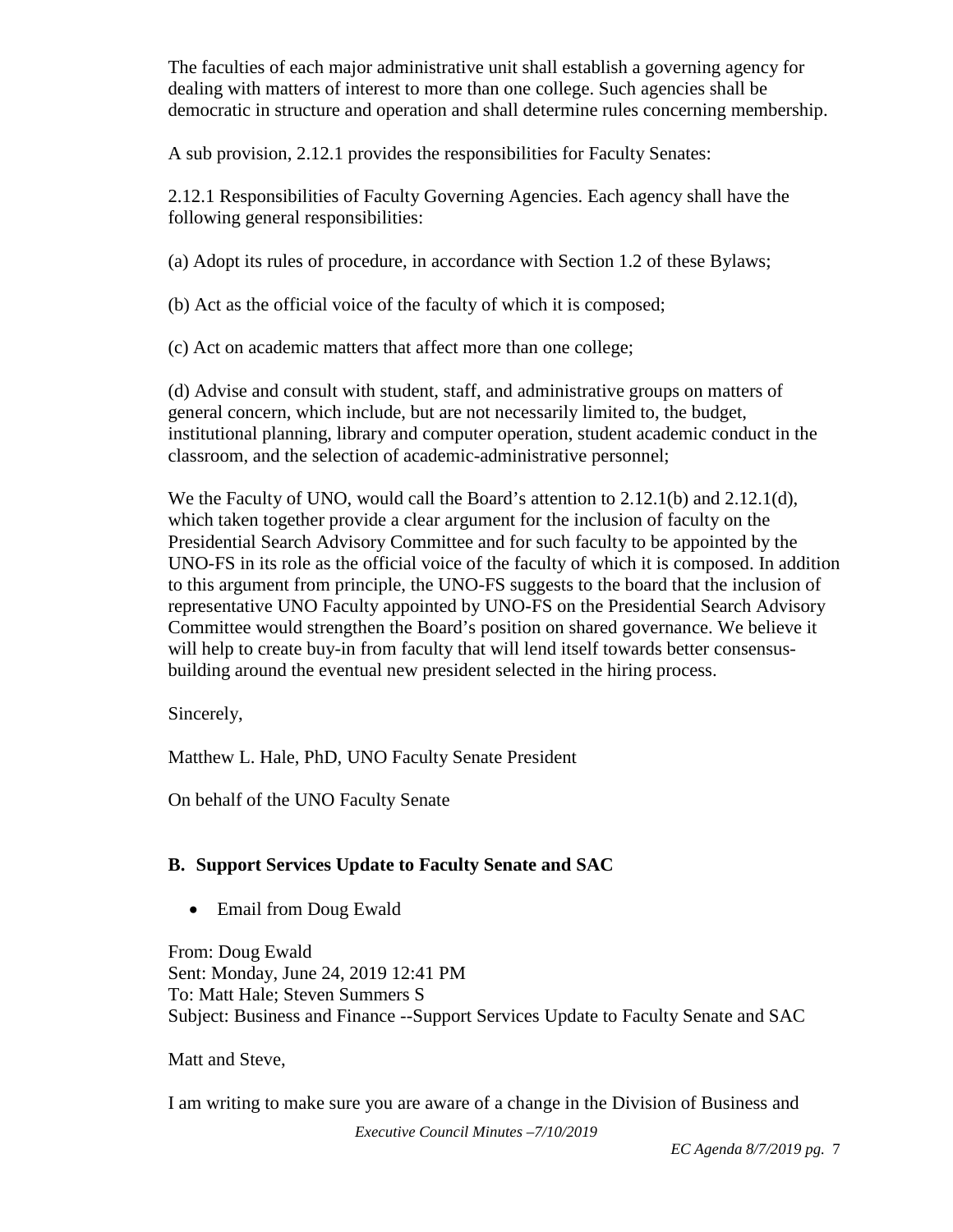Finance that will be communicated with campus in the coming days.

Stan Schiefer, our head of UNO Support Services and Risk Management, will be retiring at the end of the month. Following this, effective July 1, Support Services and Risk Management will undergo realignment to help support the campus and our partnerships with UNMC and the rest of the NU system.

While this will not directly impact any services, there will changes to how the units under Support Services and Risk Management report:

Youth Safety:

Youth Safety will become part of the Public Safety Department. Due to increased responsibilities, Rachael Jensen has been named Director for Youth Safety and will begin to assist UNMC in this area. Recently, Racheal Ceraso accepted the position of Youth Safety Coordinator and will work with Rachael Jensen at both campuses to help provide a safe environment for minors on campus.

Parking and Transit Services:

Manager for Parking and Transit Services Vanessa Rath will report to the Director of Auxiliary Services, Jessica Watts.

Environmental Health and Safety

Senior Chemical Safety Specialist Patrick Wheeler will report to Patrick Wortmann, UNMC Executive Director, Environmental Health and Safety. Under this agreement, Patrick will remain a UNO employee and support both UNO and UNMC efforts in their respective areas. Safety Specialist Jamal Khan will report to Patrick.

Fire Safety, led by Jim Sinclair, will report to Facilities Management and Planning.

Risk Management:

Administrative Associate Laura Lamblin will continue to handle day to day duties for Risk Management. Compliance Officer Drew Nielsen will provide risk management oversight with Laura's help.

I have shared this information with my team and plan to share the information with campus through the Maverick Daily. If you have any questions about these changes, or if you think any

functions within Faculty Senate or Staff Advisory Council may be impacted by the changes, please let me know. Thank you.

Doug

**C. Campus Policy/Compliance Committee (Discussions with Brenda Kolobara about better participation)**